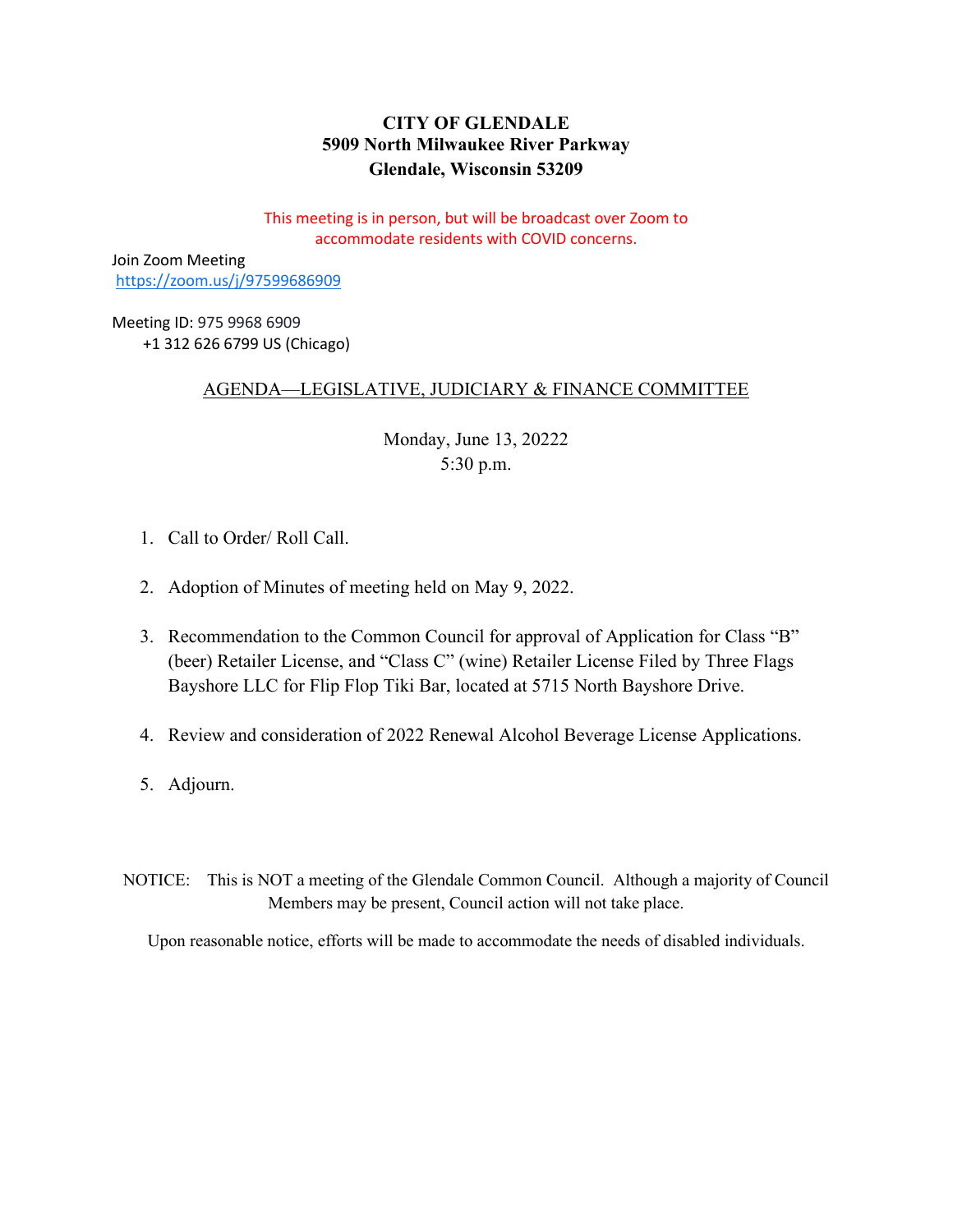#### **CITY OF GLENDALE LEGISLATIVE, JUDICIARY AND FINANCE COMMITTEE**

Meeting Minutes May 9, 2022

<span id="page-1-0"></span>Meeting was called to order at 5:45 p.m. by Ald. Jim Daugherty.

Roll Call: Present: Ald.Jim Daugherty, Ald. Steve Schmelzling, and Ald.John Gelhard. Absent: None.

Other Officials Present: Interim City Administrator Darrell Hofland; Police Chief Mark Ferguson; and City Clerk, Megan Humitz.

#### ADOPTION OF MINUTES.

Motion was made by Ald. Gelhard, seconded by Ald. Schmelzling, to approve the minutes of the meeting held on February 28, 2022. Ayes: Ald. Daugherty, Schmelzling, and Gelhard. Noes: None. Abstain: None. Absent: None. Motion carried.

#### REVIEW AND RECOMMENDATION TO THE COMMON COUNCIL FOR APPLICATION FOR THREE FLAGS BAYSHORE, LLC FOR FLIP FLOP TIKI BAR, CLASS "B" (BEER) RETAILER LICENSE, AND "CLASS C" (WINE) RETAILER LICENSE, LOCATED AT 5715 N BAYSHORE DRIVE

Interim City Administrator Darrell Hofland explained the State of Wisconsin require any business selling alcohol to have an Alcohol Beverage License. All other licenses have been approved for the current location and all background checks have been concluded by the City of Glendale Police Department. All applications are on file in the Clerk's office. Three Flags Bayshore, LLC for Flip Flop Tiki Bar, meets all the statutory requirements to be issued a Class "B" and "Class C" license. Proposed agent, M. Eitel, was approved by the Police Department. Staff recommends approval of the licenses.

Due to a publication error, the notice will not be published until May 18, 2022. As a result, City Attorney Nathan Bayer recommends issuance of a Provisional Class "B" (Beer) Retailer License and "Class C" (Wine) Retailer License while the publication is pending and to cover the remainder of the licensing period until June 30, 2022.

Motion was made by Ald. Gelhard, seconded by Ald. Schmelzling to approve the recommendation to the Common Council of the Provisional Class "B" (Beer) Retailer License, and Provisional "Class C" (Wine) Retailer License Filed by Three Flags Bayshore, LLC for Flip Flop Tiki Bar, located at 5715 N. Bayshore Drive. Ayes: Ald. Daugherty, Schmelzling, and Gelhard. Noes: None. Abstain: None. Absent: Ald. None. Motion carried.

#### ADJOURNMENT.

There being no further business, motion was made by Ald. Schmelzling, seconded by Ald. Gelhard, to adjourn the meeting. Ayes: Ald. Daugherty, Ald. Schmelzling, and Ald. Gelhard. Noes: None. Absent: None. Abstain: None. Motion carried, and adjournment of the Legislative, Judiciary and Finance Committee was ordered at 5:53 p.m.

> Megan Humitz City Clerk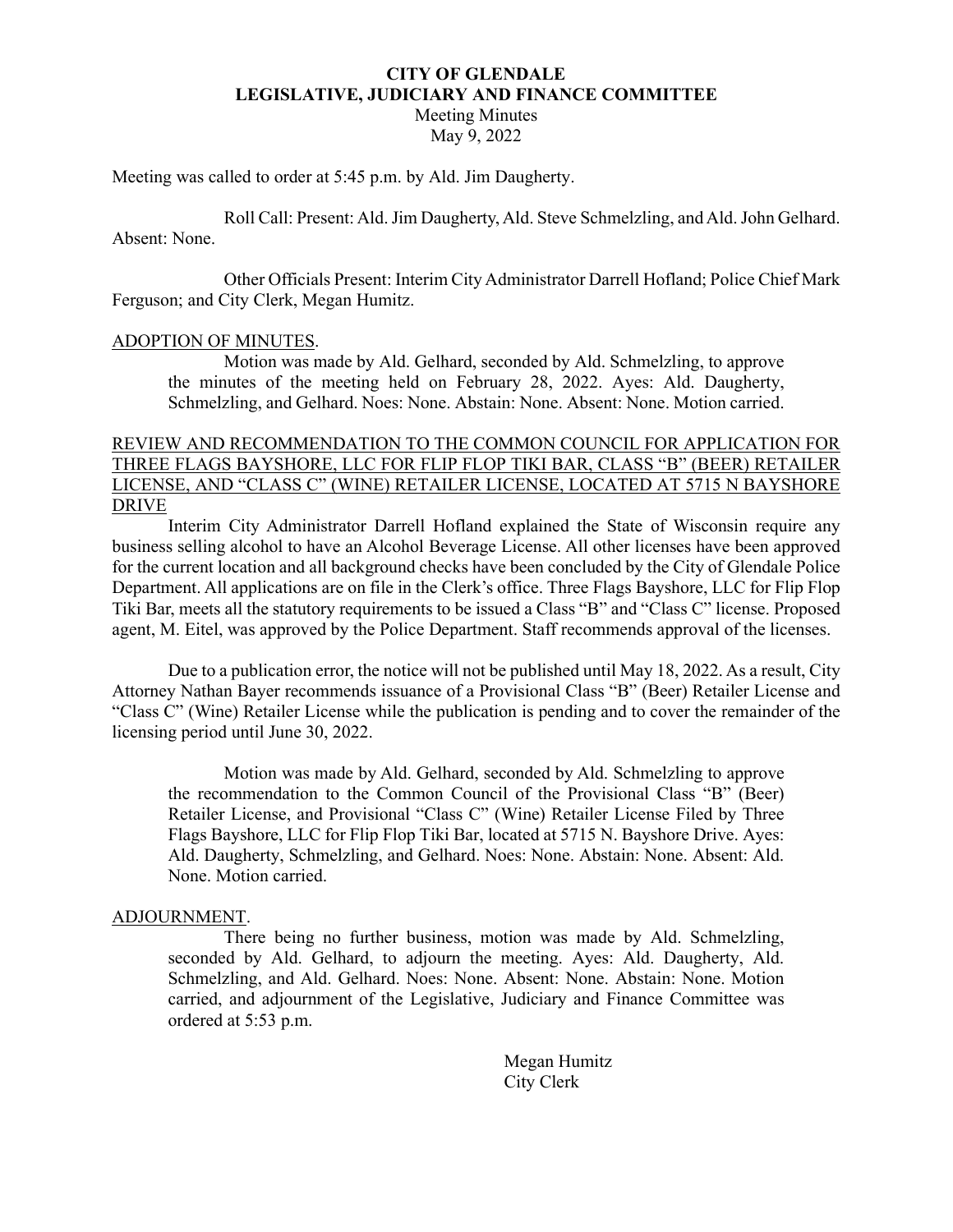<span id="page-2-0"></span>

- **SUBJECT:** Review and Consideration of Application for Class "B" Beer and Class "B" Liquor license authorizing the retail sale and consumption on the premises, filed by Three Flags Bayshore, LLC for Flip Flop Tiki Bar, located at 5715 N. Bayshore Drive, Glendale, WI 53217.
- **FROM:** Megan Humitz, City Clerk

**MEETING DATE:** June 13, 2022

#### **FISCAL SUMMARY:**

| <b>Budget Summary:</b>   | N/A |
|--------------------------|-----|
| Budgeted Expenditure:    | N/A |
| <b>Budgeted Revenue:</b> | N/A |

| Wisconsin Statutes:   Chapter 125 |  |
|-----------------------------------|--|
| Municipal Code:                   |  |

## **BACKGROUND/ANALYSIS:**

The State of Wisconsin requires any business selling alcohol to have an Alcohol Beverage License. Three Flags Bayshore LLC for Flip Flop Tiki Bar is requesting a Class "B" license, for beer and liquor to be sold for on-premises consumption only. The License requires an agent be named to be responsible for all sales. Three Flags Bayshore, LLC for Flip Flop Tiki Bar, located at 5715 N. Bayshore Drive has requested a license and the named agent is M. Eitel. They were previously issued a provisional Class "B" liquor license for the sale of beer and wine.

The licenses being considered would allow for the sale of alcoholic liquor for on-site consumption only. This would permit the sale of liquor, at this establishment, without full restaurant service. The operator will be providing for the sale of pre-packaged food service.

With this liquor license, State Law requires controlled entry into the patio area, where the drinks would be required to remain. They would also be permitted to apply for a temporary extension of the "drinking area" for events that they find it advantageous to control entry for and extend the drinking area. This could include the entire "yard".

All background checks have been concluded by the City of Glendale Police Department.

## **RECOMMENDATION:**

All applications are on file in the Clerk's office. The appropriate background checks were completed by the Police Department.

Staff recommends consideration of recommendation to Common Council for approval of the Alcohol Beverage Retailer License.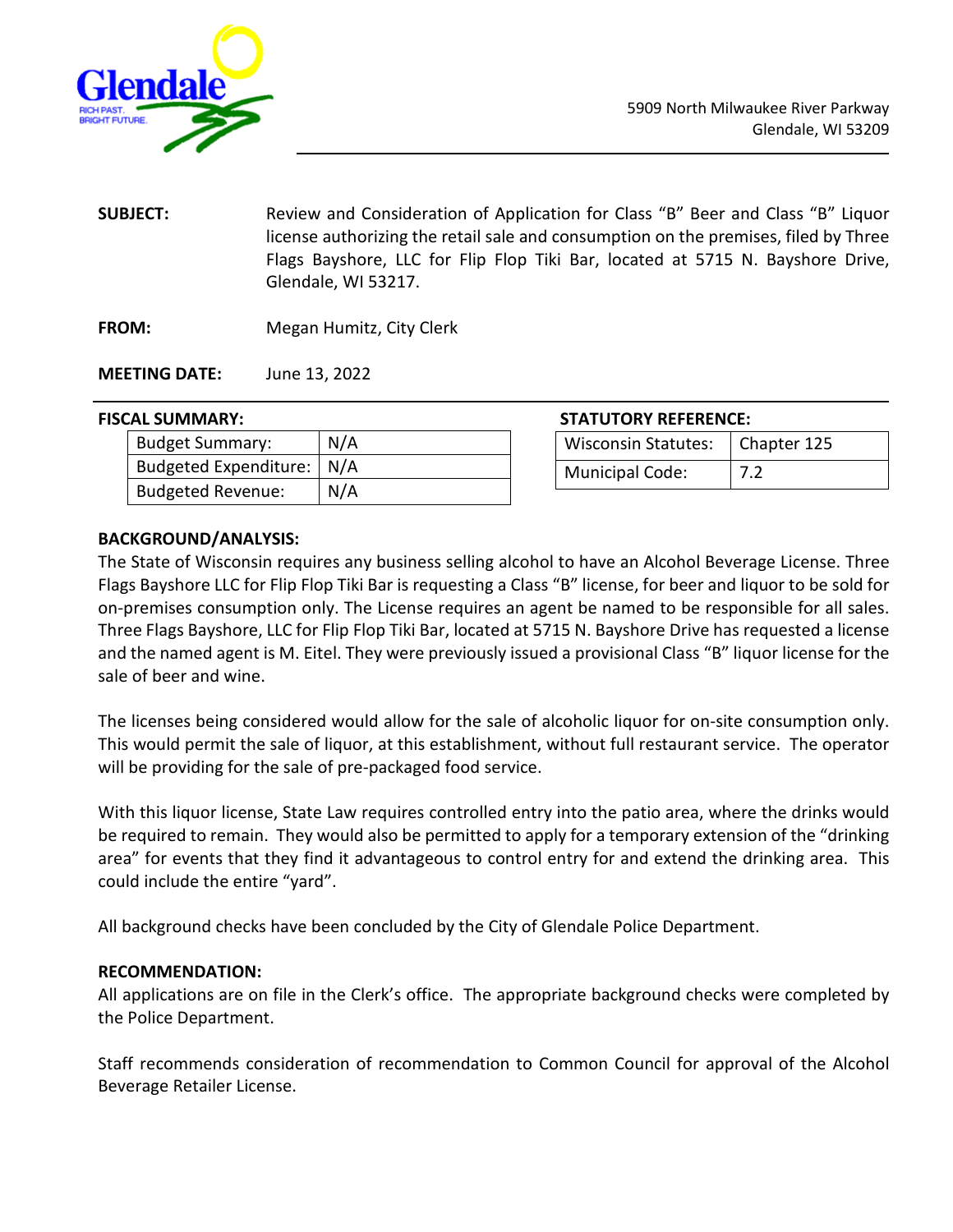

# **ACTION REQUESTED:**

Consideration of recommendation to the Common Council for approval of the Class "B" Beer and Class "B" Liquor license authorizing the retail sale consumption on the premises, filed for Three Flags Bayshore LLC for the Flip Flop Tiki Bar located at 5715 N. Bayshore Drive, Glendale, WI 53217.

## **ATTACHMENTS:**

1. None.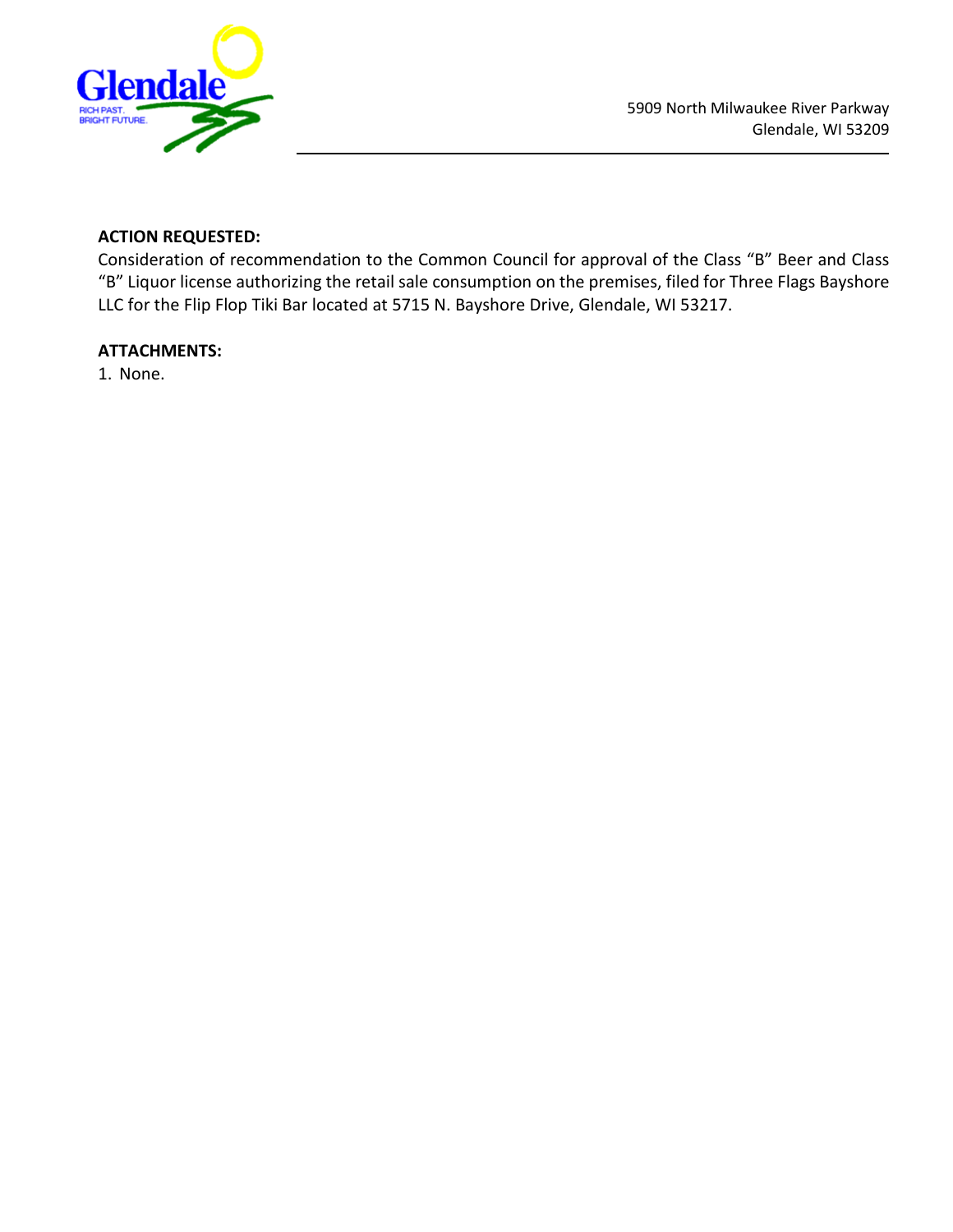<span id="page-4-0"></span>

**SUBJECT:** Renewal Alcohol Beverage License Applications for the period July 1, 2022 through June 30, 2023.

**FROM:** Megan Humitz, City Clerk

**MEETING DATE:** June 13, 2022

| <b>Budget Summary:</b>      | N/A |
|-----------------------------|-----|
| Budgeted Expenditure:   N/A |     |
| <b>Budgeted Revenue:</b>    | N/A |

**FISCAL SUMMARY: STATUTORY REFERENCE:**

| <b>Wisconsin Statues:</b> | Chapter 125 |
|---------------------------|-------------|
| <b>Municipal Code:</b>    | 7.2         |

#### **BACKGROUND/ANALYSIS:**

The State of Wisconsin requires all Alcohol Beverage Licenses be renewed every year on July 1. All licenses before the Committee have been approved for location, and all background checks have been concluded by the City of Glendale Police Department.

The following applicants currently have unabated issues with the NSFD. If the issues are not corrected by midnight on June 30, 2022, the business will not be allowed to sell alcohol and the Glendale Police Department will enforce this restriction:

| 6825 N Port Washington Road     |
|---------------------------------|
| 6969 N Port Washington Road     |
| 1735 W Silver Spring Drive      |
| 5600 N Port Washington Road     |
| 7003 N Port Washington Road     |
|                                 |
| 325 W Silver Spring Drive       |
| 6969 N Port Washington Rd, B120 |
| 5265 N Port Washington Rd       |
| 7035 N Port Washington Road     |
| 7065 N Port Washington Road     |
| 5715 N Bayshore Dr              |
| 2001 W Good Hope Road           |
| 5750 N Glen Park Road           |
| 5850 N Bayshore Drive           |
|                                 |

## **RECOMMENDATION:**

Staff recommends forwarding the 2022 Renewal Alcohol Beverage Licenses applications to the Common Council for approval.